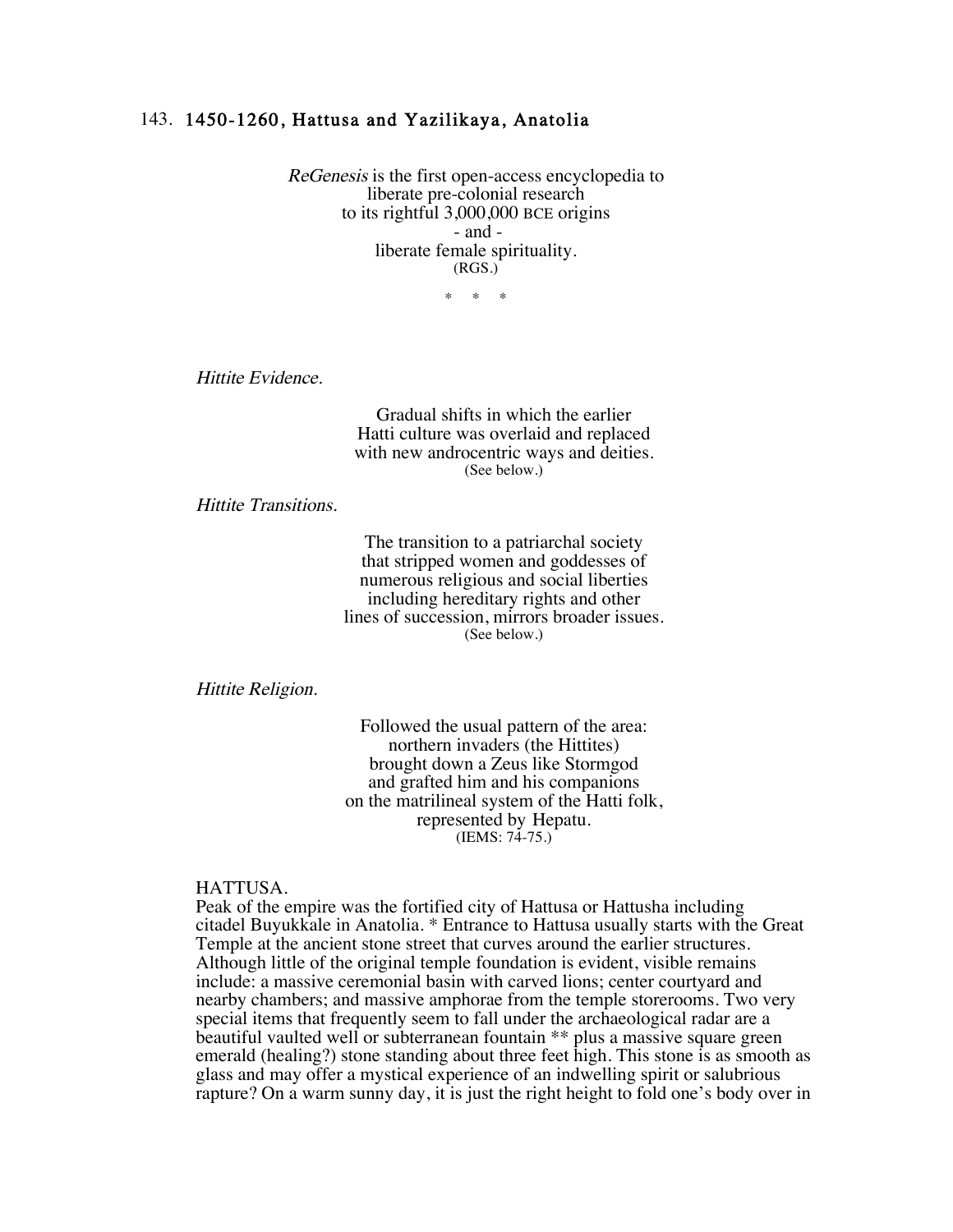hopes of embracing ancient healing secrets. (Manfred Lurker says that the Isis' baetyl is her womb where she holds the deceased in the fetal position or posture of the cube, "symbolic form of the mother goddess.") (GSAE: 44.) Further research pending on Hattusa's emerald stone. (Additional research will also include the goddess Umina healing (or birthing?) emerald stone for women at Manta on Puna Island on the Ecuadorian southern coast.)

\* "Buyukkale (or Bogazkale) was formerly Bogazkoy that included the great Hittite capital of Hattusas (RGS)." (RGS: 1400, Cybele and Buyukkale/Bogazkoy Anatolia).

\*\* A further consideration is an entrance to a subterranean ritual area or (mystery center?) similar to the entrance to Fossa Sanguinis in the Porta Laurentina at Ostia.

## YAZILIKAYA.

A ceremonial passage connected Hattusa (ACI: 34) to the significant rock sanctuary of Yazilikaya, created between 1275-1250 BCE. Inscribed on the walls opposite the Yazilikaya entrance is the great converging procession of goddess Hepatu (older Hittite – Hattic Sungoddess Arinna) and Stormgod Tesup or Teshub. (CB: 253; IEMS: 64.)

On the right side with two exceptions all figures are those of robed females, while on the left side are males with two females interspersed with winged mythological beings. That they are divinities is not in doubt but their identification is almost impossible due to the weathered conditions of the reliefs and inscriptions (TOL: 115-117).

What is clearly designated and apparent in the hieroglyphic script is goddess Hepatu (Hebat, Hepit, or Hepat) along with chief deity of the Hurrian pantheon and consort, Stormgod Tesup or Teshub.

Hepatu stands on a panther or lion, mirroring aspects of the Neolithic Çatal Hüyük goddess. Hepatu is presented in a full-on regal robe with mutton sleeves, staff in hand, head crowned, and hair in a plait. Accompanied by her youthful son Sharma or Sharruma (Attis?), her right hand reaches out to greet an approaching male. (TOL: 115-7.) Hepatu's son Sharma or Sharruma is a "small beardless youth with a pigtail, wearing a short tunic, upturned shoes and a conical fluted hat." In his left hand, he carries a ritual double axe. (TOL: 115-7.)

Also illustrated is Mezzulla, daughter of the Sungoddess Arinna plus her granddaughter, Zintulu. Stormgod of Heaven, Tesup or Teshub, leads the males on the left walls and Sungoddess Hepatu (earlier Arinna) leads the female deities on the right. (IEMS: 64.) Although Hittite – Hattic Sungoddess Arinna is a consort previously known as Wurusemu – Arinitti. (CMG: 88.) When the Hittite Empire came under the Hurrian influence, the Goddess Arinna evolved into (or subsumed by) Hepatu who was later conflated with Shaushka or Shaushga. Both Shaushka/ Shaushga were closely identified with Babylonian goddess Ishtar who was by then also worshiped in Anatolia. Additionally, Teshub's sister was identified with Ishtar. It is also worth noting that Ishtar is depicted twice in the two converging processions, once as a male with the gods' procession and again as a female with the goddess' procession. (ACI: 34.) Given the strong and unique presence of Ishtar – and – that the Hittite Cuneiform is from a North Syrian scribal school, the Babylonian influence is clearly apparent. (IEMS: 64.)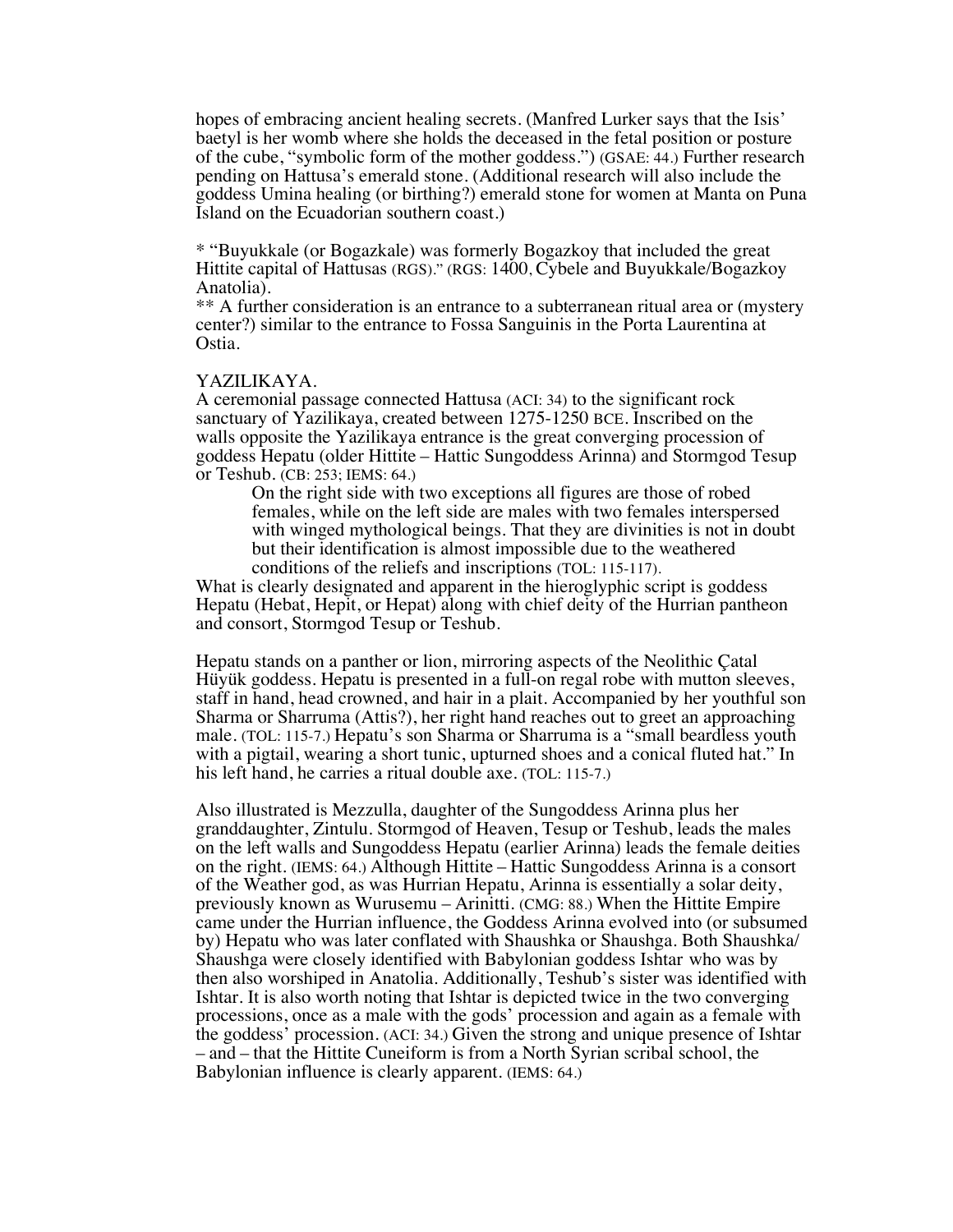The outer chamber of Yazilikaya appears to be relegated to the mother goddess and the inner chamber to her younger son: both shrines are used for renewal rites at spring festivals. (SG: 7; LH: 328.) Also note that Sharma or Sharruma (TOL) is a typical Tamuz – Adonis – Osiris – Mithras figure of death and rebirth, mentor and exemplar of the pantheon's renewal rites. Goddess evidence from this site includes vast bas–reliefs, small and large figures, hieroglyphics, seals, temples, and the Gateway of the Sphinx.

The Hittite religion appears to have followed the usual pattern of the area: northern invaders (the Hittites) brought down a Zeus like Stormgod and grafted him and his companions on the matrilineal system of the Hatti folk, represented by Hepatu. Justus says that the "advent of the Hurrian Stormgod Tesup [Teshub] as King of Heaven" and his wife (consort) Hepatu clearly mark the matrilineal to patriarchal transition. (IEMS: 66.) The transition to a patriarchal society that stripped women and goddesses of numerous religious and social liberties including hereditary rights and other lines of succession, also mirrors broader issues. "In fact, the social structure of a pantheon often reflects human social structure (IEMS: 74-75)." \*

\* An all but identical observation was also made about Mesopotamia in BCE entry, 2300, Sumerian Transitions (RGS). "Such events in Sumerian mythology were based on actual cultural transitions." (PDAM: 164.)

Hittite evidence illustrates gradual shifts in which the earlier Hatti culture was overlaid and replaced with new androcentric ways and deities. "The Hittite pantheon as it finally stood is thus compatible with that mirrored by Zeus and Hera or Jupiter and Juno." (IEMS: 64.) It is also significant that all of these pantheons "have Stormgods at the head, but wives with inconsistently cognate name or origin. Hepat's position in fact is a syncretism of Hurrian Hepat with older Hittite – Hattie Sungoddess of Arinna, Queen of Heaven." (IEMS: 64.)

To summarize, Hittite evidence suggests an ongoing shift that changed the balance of power to a new androcentric model that disenfranchised females:

1) in the family: her role in the succession was first restricted; 2) in society: 'her religious power was shifted to the King and she retained only a semi – balance of power as Queen. Shifts in the pantheon from Sun Goddess. … to the new King in Heaven, the Stormgod, reflect the gradual absorption of female rights by the patriarchal structure.' (IEMS: 90.)

Given Roscoe's unique cross – cultural focus, gender – variant subject expertise and extensive notes, recommend "Priests of the Goddess" (POG) for further research of: the Corybantes and Curetes (202); eunuch priests of Artemis at Ephesus (217); Semitic Qedesh, pl. Qedeshim (217-218); Des-Demeter veneration (217); Caria Eunuchs (217); Indian Hijra (197); plus, the Berdaches nascent priests of the North American Oikumene, Lakota, and Pueblo tribes. (223-224.) (POG.)

For information on alternative gender identities or de – oedipalized practices and rituals the of the Galli priests (tertium genus) of Cybele (neo-Hittite Kubaba/Phrygian Matar Kubileya (POG: 198) [or Kubeleya]) and Attis: Roscoe, Will. "Priests of the Goddess: Gender Transgression in Ancient

Religion." History of Religions 35.3 (Feb. 1996): 195-230. (POG.) Taylor, Patrick. "The Gala and the Gallos." Anatolian Interfaces: Hittites, Greeks, and Their Neighbours: Proceedings of an International Conference on Cross-Cultural Interaction, September 17-19, 2004, Emory University, Atlanta, GA. Eds. Billie Jean Collins, Mary R. Bachvarova,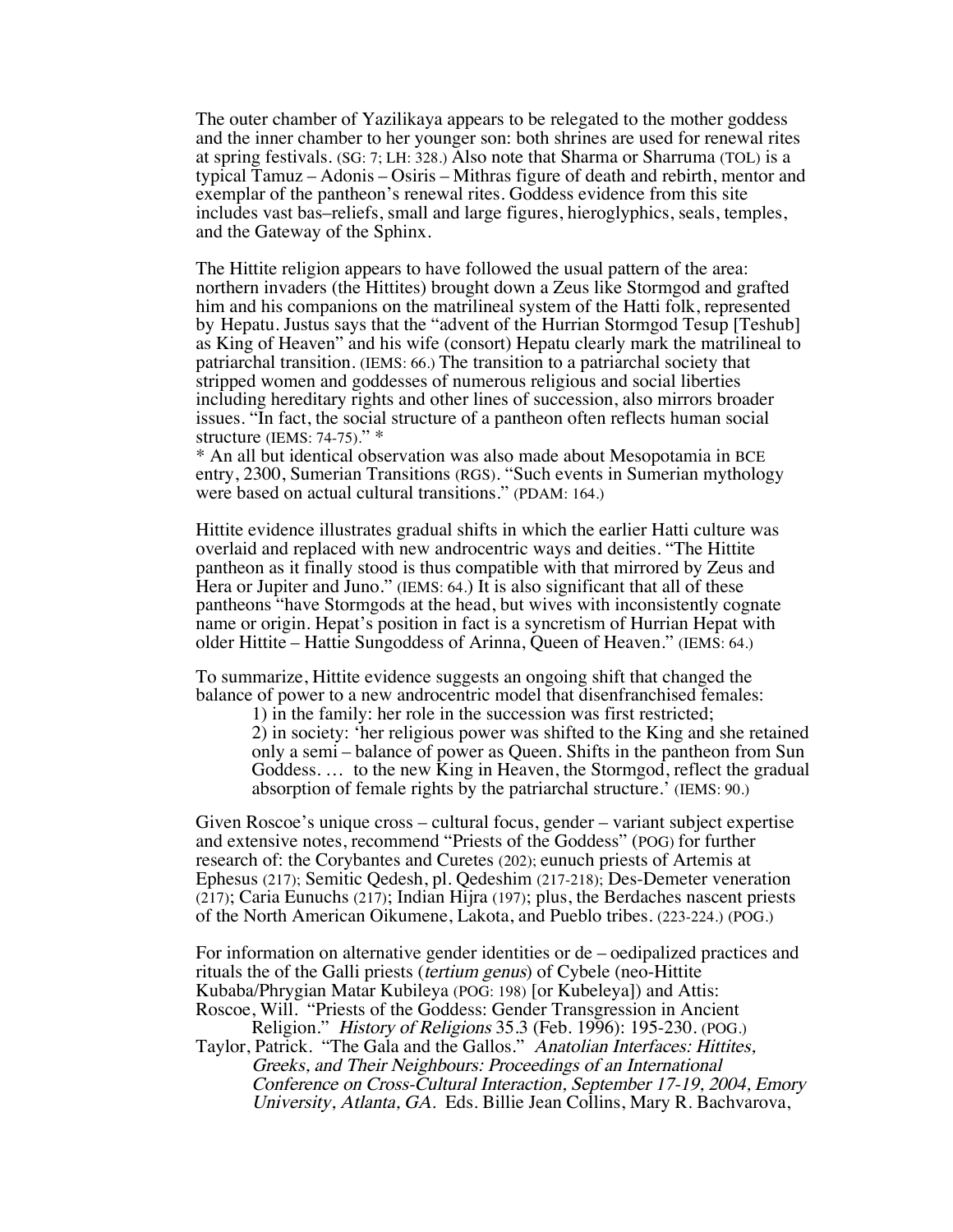and Ian Rutherford. Oxford, England: Oxbow Books, 2008. 173-180. (GATG.)

An alternative interpretation of Attis – Atys includes a correlation to kingship. Although Kybele and later Phrygian Matar Cybele's consort Attis – Atys (plus Sabazius then Greek Dionysus) play a key role in the spring time resurrection and orgiastic rituals, he is not an evolving synthesis or polyform. Rather he is but one of the forms out of which kingship may have emerged. In some aspects, he reflects the relationship of Sumerian (not Semitic) Ishtar with Tammuz; Egyptian Isis with Osiris; Canaanite Anat with Baal; and Greek Aphrodite with Adonis. Haspels observes 'Attis never appears with Cybele in Phrygian times' (HP: 111). In 'La Résurrection d'Adonis,' P. Lambrechts has also shown that Attis, the consort of Cybele, does not appear as a 'resurrected' god until after A.D. 150 (EMH). Also, throughout 24 different Turkish sites plus 19 primary museums visited plus numerous smaller collections, his position remained obscure (RGS: 1400, Cybele and Buyukkale/Bogazkoy, Anatolia).

Further Attis – Atys research:

- Haspels, C. H. Emilie. The Highlands of Phrygia; Sites and Monuments. Princeton, NJ: Princeton University Press, 1971. (HP.)
- Munn, Mark. The Mother of the Gods, Athens, and the Tyranny of Asia: A Study of Sovereignty in Ancient Religion. Berkeley, CA: University of California Press, 2006. (MGA.)
- Vermaseren, Maarten M. J. The Legend of Attis in Greek and Roman Art. Leiden, Netherlands: E. J. Brill, 1966. (LAG.)
	- . Cybele and Attis: The Myth and the Cult. Trans. A. M. H. Lemmers. London, England: Thames and Hudson, 1977. (CAA.)
- Vermaseren, Maarten M. J., and Eugene Lane. Cybele, Attis, and Related Cults: Essays in Memory of M. J. Vermaseren. Leiden, Netherlands: E. J. Brill, 1996. (CAR.)
- Yamauchi, Edwin M. "Easter: Myth, Hallucination, or History?" Today: (3-15-1947; 3-29-1947): (EMH: n.p.)

Further research on the double-axe including: sites and sanctuaries; hourglass; butterflies; chrysalises; labia, labrys (katabasis); and figure 8:

- Evans, Sir Arthur. "'The Ring of Nestor: A Glimpse into the Minoan After-World and a Sepulchral Treasure of Gold Signet-Rings and Bead-Seals from Thisbê, Boeotia." The Journal of Hellenic Studies 45. Part 1 (1925): 1-75. (RN.)
- Gimbutas, Marija Alseikaite. Goddesses and Gods of Old Europe, 6500-3500 BC: Myths and Cult Images. 2nd ed. London, England: Thames and Hudson, Ltd., 1984. [The Gods and Goddesses of Old Europe, 7000-3500 BC: Myths, Legends, and Cult Images. Berkeley, CA: University of California Press, 1974.] (GGE.)
- \_\_\_\_\_. The Language of the Goddess. San Francisco, CA: Harper San Francisco, 1989. 239-243, 270-275. (LOG.)
	- \_\_\_\_\_. The Civilization of the Goddess: The World of Europe. San Francisco, CA: Harper, 1991. 244-248, plus extensive index. (COG.)

Jabr, Ferris. "Ars Longa." New York Times Magazine, Dec. 7, 2014: 18, 20. (ARSL.)

Nilsson, Martin Persson. The Minoan-Mycenaean Religion and its Survival in Greek Religion. 1927. New York, NY: Biblo and Tannen, 1950. 165- 234, also 195, Fig. 90. (MMRS.)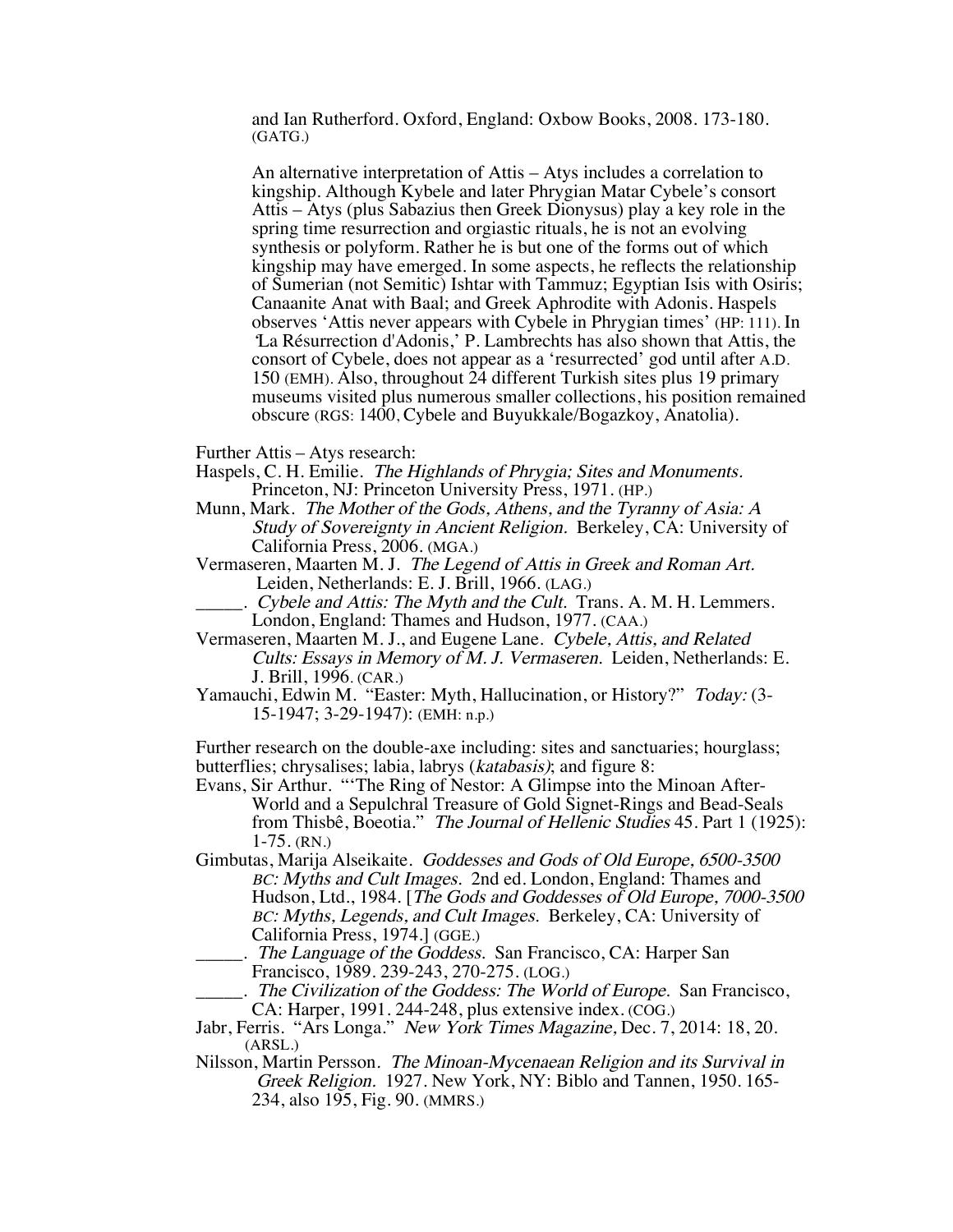Further labyrinth, labrys, spiral, and meander research: 30,000-25,000, Aurignacian Age; 3000, Founding of Troy; 2700, Silbury Hill, England; 2600- 2000, Early Bronze Age, Crete, Chthonian; 2000-1450, Middle Bronze Age, Crete; and 2000, Asherah. For a significant tomb with multiple spirals, see the Castelluccio tomb door #34 in Re-Genesis entry,  $19<sup>*</sup>$  to  $15<sup>*</sup>$  BCE, Castelluccio Culture. (RGS.)

Further double-axe research: 30,000, Labyrinths, Spirals, and Meanders; 5500- 3500, Cucuteni (Tripolye) Culture, Eastern Europe; 5000, Near and Middle East; 4000, Alaca Hüyük, Anatolia; 2600-2000, Early Bronze Age, Crete, Chthonian \* Prepalatial Early Minoan (EM I-III); 1400, Cybele and Buyukkale/Bogazkoy, Anatolia; and 664-525, Neith and the Black Virgin Mary Temple at Sais, Egypt. (RGS.)

\* (Earth mother, Chthonia.)

Further Anatolian plus Hittite research: 7250-6150, Çatal Hüyük, Anatolia (Central Turkey); 7100-6300, Cathedra Goddess of the Beasts, Çatal Hüyük, Anatolia; 7040-3500, Hacilar, Anatolia; 4400-2500, Kurgan Invasions Bring Catastrophic Destruction to Old Europe; 4000, Alaca Hüyük, Anatolia; 3500, Anatolia, Arinna, and Other Goddesses; 3000, Founding of Troy; 3000-2000, Anatolia, Kubaba and the Hittites; 2500, Troy, 2000, Anatolia; 2000, Indo-European Tribes; 1790-1700, Goddess of Kultepe, Anatolia; 1400, Cybele and Buyukkale/Bogazkoy, Anatolia; 1320, Palestine - Assyria - Exodus of Hebrews from Egypt; 1260, Hittites, Anatolia; 1200, Perge, Anatolia; 1200-1000, Phrygians in Anatolia: 1184, Hittites and Trojan War, c. 1200; 1100-800, Mediterranean Dark Ages; 1050-850, Kubaba and Kubat, Anatolia; 750-650, Cybele and King Midas, Anatolia; 650-550, Anatolia; 630-620, Goddess Kore, Izmir Turkey; 588-587, Cybele's Dedication, Rome; 585-300, Lydia Replaces Phrygia, Anatolia; 282-263, Demeter's Priene Temple, Anatolia; 204, Cybele to Rome; 200, The Great Cybele: Magna Mater at Santoni Sicily; and 200, Greece and Pergamon, Anatolia. (RGS.) (For CE entries see: 324, St. Peter's Basilica; 432- 440, Santa Maria Maggiore; 410, Cybele and Fall of Rome; 1207-1273, Rumi and Mother; and 1870, Lyon's Basilica Built Over Cybele's Pagan Temple.) (RS.)

Further research on mother – rite to father – right savior God  $*$  transitions: 92,000, Qafzeh or Kafzeh Cave and Ochre Symbolism; 4400-2500, Kurgan Invasions; 4400-2500, Olympus Hera; 4000-3000, Egypt, Africa, and Cathedra Goddesses; 3000-2780, Egyptian Bronze Age; 2686-2181, Old Kingdom Egypt (2600 Fifth Dynasty); 2600-1100, Late Indo-European Bronze Age; 2370-2316, Akkadian Enheduanna and Inanna's Hymns; 2300, Sumerian Transitions; 2300- 2100, Edfu Egypt; 1580, Zeus; 1100-800, Iron Age; 1100-800, Mediterranean Dark Ages; 1000, Double Goddess Transition; 700-550, Apollo at Delphi and Didymaion; 668-626, Sumerian Mythology; 587-500, Demise of Sumerian and Babylonian Goddesses; 323-30, Kom Ombo Temple; and 305-30, Esna Temple. (RGS.) (Also see CE entries: 325, Council of Nicaea and Goddesses and Gods; 431, Council of Ephesus and Virgin Mary, Anatolia; 570, Mohammed's Birth; and 1207-1273, Rumi and Mother.) (RG.)

\* Soteriology: study of God's salvation and ontological concepts of female evil.

The following speaks to the theory that *mankind* is not a one size fits all. Over the centuries, there has been a historic shift to a culture and society in which half of the population (females) are traditionally regarded as: politically; philosophically;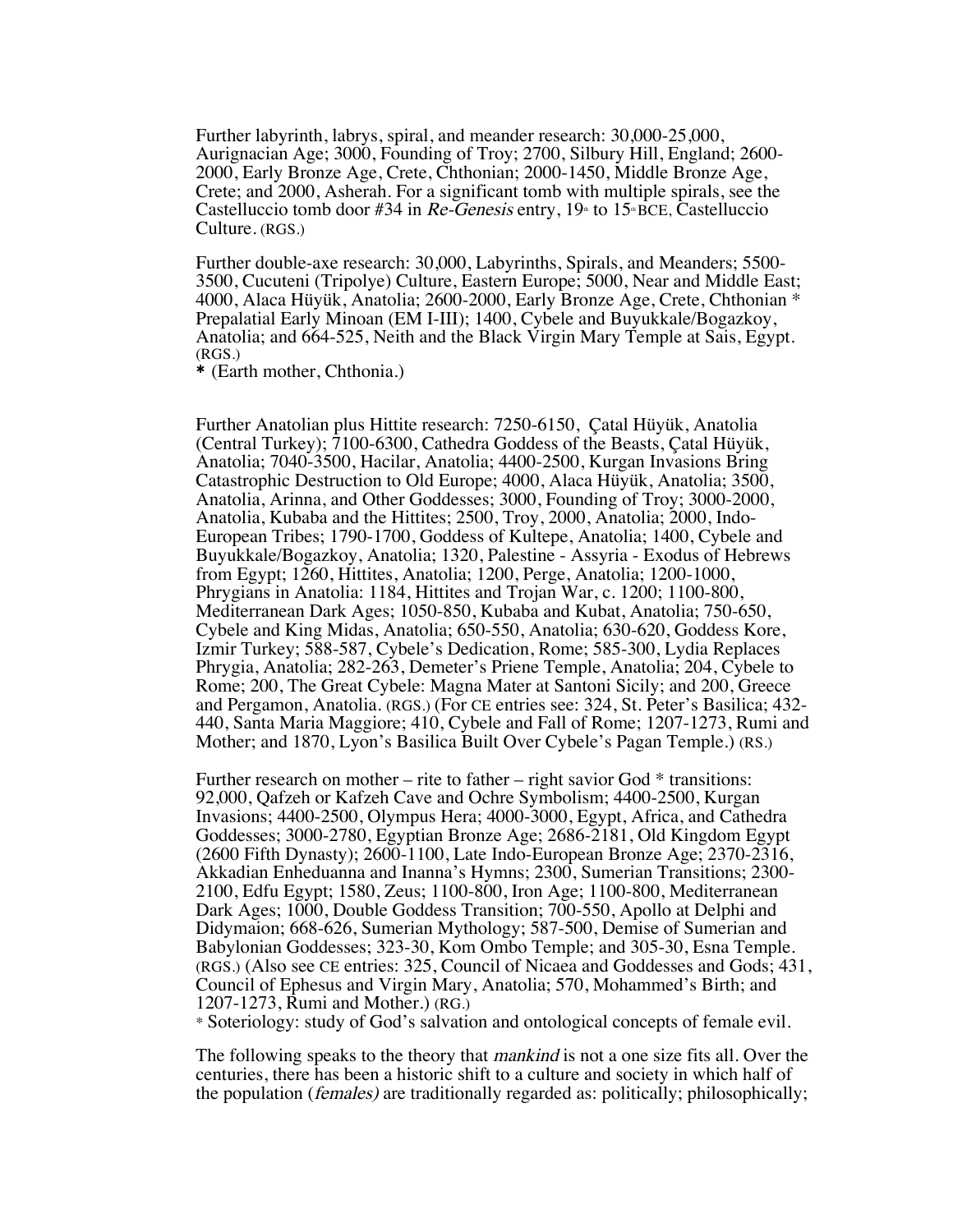psychologically; professionally; theologically; spiritually; academically; scientifically; sexually; biologically and etc. inferior or less than the other half. (MHE: 150.)

The repercussions of this shift in the symbolic plane can be seen NOT only in the division of male gods from female gods, but also in the separation of sky from earth, of mind from body, of spirituality from sexuality. Incorporated into the mainstream of Greek thought and later crystallized in the philosophical writings of Plato, these ideas then pass via Neoplatonism into Christian theology and contribute to the symbolic worldview, which is still dominant in western [global] society today. From this early Greek Geometric period onwards, European culture ceases to offer the imaginative vocabulary for any human being, female or male, to experience themselves as whole and undivided (MHE: 150).

This hierarchical dis-order is discussed at length throughout Re-Genesis including BCE entries: 4400-2500, Olympus Hera; 3100-2600, Proto Bronze Age Crete, Writing, and Heroes; 3000-1450, Gournia; 2500, Inanna, Holder of the Me; 2400, Sumerian Women in the Akkadian Period; 2400, Lilith and Eve; 2300, Sumerian Transitions; 1750, Hammurabian Dynasty, Babylon, Ishtar, and Inanna; 1580, Zeus; 1100-800, Iron Age; 1000, Gods; 800-500, Archaic Greek Age; 587-500, Demise of Sumerian and Babylonian Goddesses; 500-400 Classical Greek Era and Leading Male Authors; 384-322, Aristotle's Theory of Rational Male Dominance; and First Century BCE-Sixth Century CE, Summary of Female Catholic Priests and Synagogue Leaders. (RGS.)

Further research on sky god Zeus and dominator take-over models (CB: 45): 4400- 2500, Olympus Hera; 4400-2500, Kurgan Invasions; 1580, Zeus; 1450-1100, Late Bronze Age Crete; 1000, Gods; 800-500, Archaic Greek Age; and 200, Greece and Pergamon, Anatolia. (RGS.) (Also see the Pergamon Altar at Berlin's Museum of the Ancient Near East Museum on the Museum Island.)

For a recent deconstruction of earlier works on Cybele, see Lynn Roller's study, In Search of God the Mother: The Cult \* of Anatolian Cybele. Through the use of archaeology, sacred monuments, votive offerings, epigraphical, and literary evidence, Roller analyzes Cybele relative to numerous complex cultures including: Çatal Hüyük Neolithic; Bronze and Early Iron Age; pre-and neo-Phrygian Hittite and Urartian; plus, later aspects of Pagan and Christian clashes. (SGM: 2-3.)

\* [Culture].

Roller, Lynn E. In Search of God the Mother: The Cult of Anatolian Cybele Berkeley, CA: University of California Press, 1999. (SGM.)

Further research on the various origins, translations and interpretations of: Syrian Kubaba; Lydian Kybebe; Phrygian Kubeleya/Kybele/Kultepe; plus Cybebe/Cybele/Cybelus:

Alvar, Jaime. Romanizing Oriental Gods: Myth, Salvation and Ethics in the Cults of Cybele, Isis and Mithras. Tran. Richard Gordon. Leiden, Netherlands: E. J. Brill, 2008. (RIOG.)

- Baring, Anne and Jules Cashford. The Myth of the Goddess: Evolution of an Image. London, England: Viking, 1991. 391-415. (MG.)
- Bryce, Trevor. The Kingdom of the Hittites. Oxford, England: Oxford University Press, 1999. (KH.)
- Diakonoff, I. M. "Women in Old Babylonia not under Patriarchal Authority."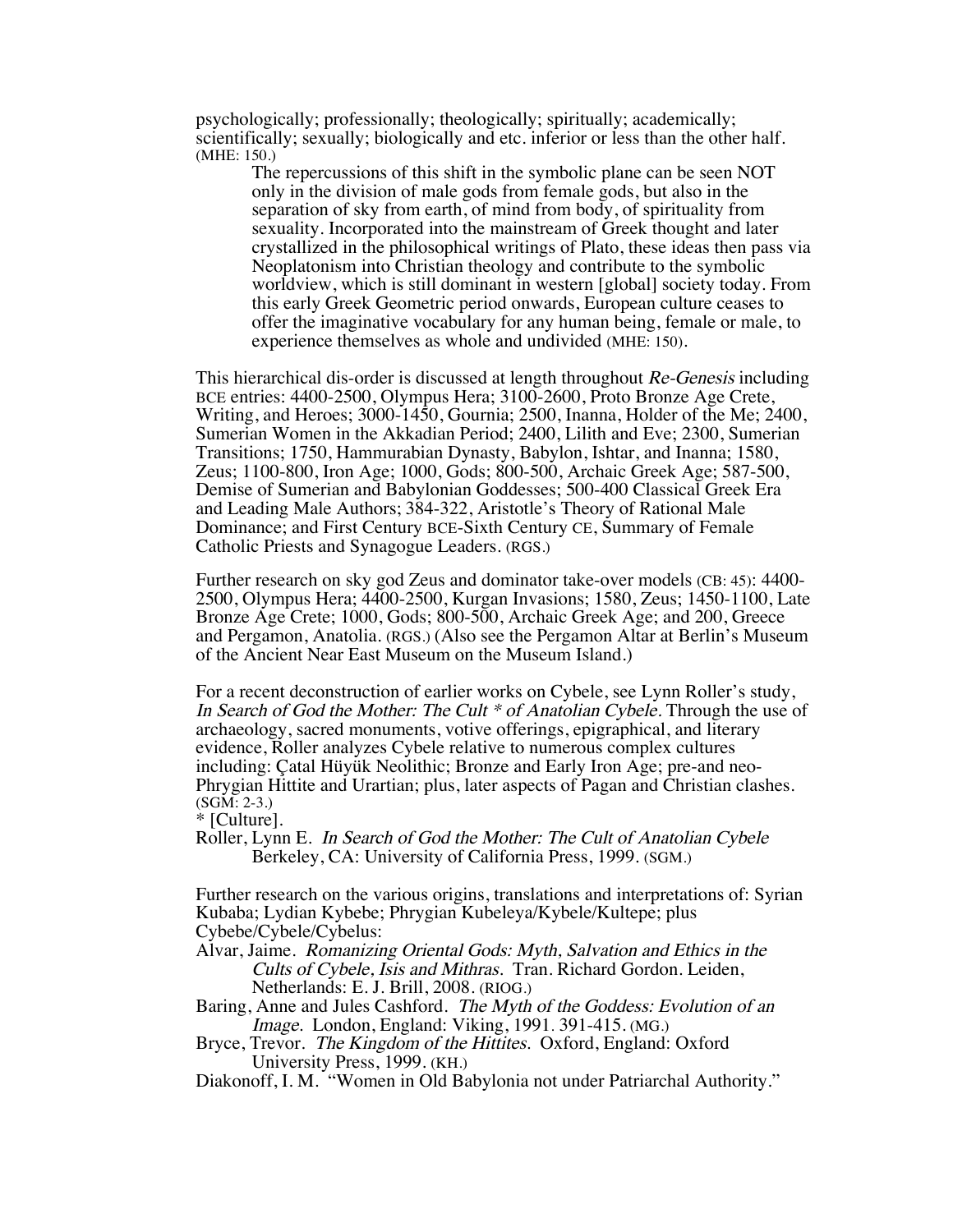Journal of the Economic and Social History of the Orient 29.3 (Oct. 1986): 225-238. (WOB.)

- Finkelberg, Margalit. "Anatolian Languages and Indo–European Migrations to Greece." The Classical World 91.1 (Sep.-Oct. 1997): 3-20. (ALI.)
- Hawkins, J. D. "Kubaba at Karkamiš and Elsewhere." Anatolian Studies Vol. 31 (1981): 147-176. (KKE.)
- Justus, Carol F. "Indo–Europeaization of Myth and Syntax in Anatolian Hittite: Dating of Texts as an Index." Journal of Indo–European<br>Studies Vol. 11.1/2 (Spring-Summer 1983): 59-103. (IEMS.)
- Lerner, Gerda. The Creation of Patriarchy. Oxford, England: Oxford University Press, 1986. 154-9. (TCOP.)
- Mellink, Machteld J. "Archaeology in Asia Minor." American Journal of Archaeology 64.1 (Jan. 1960): 57-69. (AAM.)
- Munn, Mark. "Kybele as Kubaba in a Lydo-Phrygian Context." Paper presented at the Cross-Cultural Conference on Hittites, Greeks and Their Neighbors in Central Anatolia. Emory University, Atlanta, GA: 2004. (KK.)
- \_\_\_\_\_. The Mother of the Gods, Athens, and the Tyranny of Asia: A Study of Sovereignty in Ancient Religion. Berkeley, CA: University of California Press, 2006. 120-127. (MGA.)
- . "Kybele as Kubaba in a Lydo-Phrygian Context." Anatolian Interfaces: Hittites, Greeks, and Their Neighbours: Proceedings of an International Conference on Cross-Cultural Interaction, September 17-19, 2004, Emory University, Atlanta, GA. Eds. Billie Jean Collins, Mary R. Bachvarova, and Ian Rutherford. Oxford, England: Oxbow Books, 2008. 159-164. (KKLP.)
- Rein, Mary Jane. The Cult and Iconography of Lydian Kybele. Diss. Harvard University, 1993. Ann Arbor, MI: ProQuest/UMI, 1993. (Publication Number: AAT 9412386.) (CILK.)
- Roscoe, Will. "Priests of the Goddess: Gender Transgression in Ancient Religion." History of Religions 35.3 (Feb. 1996): 195-230. (POG.)
- Sfameni, Giulia Gasparro. Soteriology and Mystic Aspects in the Cult of Cybele and Attis. Leiden, Netherlands: E. J. Brill, 1985. (SMA.)
- Showerman, Grant. The Great Mother of the Gods. Chicago, IL: Argonaut, 1969. 49-70, 92-93, 109. (GMG.)

Taylor, Patrick. "The Gala and the Gallos." Anatolian Interfaces: Hittites, Greeks, and Their Neighbours: Proceedings of an International Conference on Cross-Cultural Interaction, September 17-19, 2004, Emory University, GA. Eds. Billie Jean Collins, Mary R. Bachvarova, and Ian Rutherford. Oxford, England: Oxbow Books, 2008. 173-180. (GATG.)

Twohig, Elizabeth Shee. The Megalithic Art of Western Europe. Oxford, England: Oxford University Press, 1981. (MAWE.)

Vermaseren, Maarten M. J. Cybele and Attis: The Myth and the Cult. Trans. A. M. H. Lemmers. London, England: Thames and Hudson, 1977. (CA Cults: Essays in Memory of M. J. Vermaseren. Leiden, Netherlands: E. J. Brill, 1996. (CAR.)

Vassileva, Maya. "Further Considerations on the Cult of Kybele." Anatolian Studies 51 (2001): 51-63. (FC.)

Further research of black stones from Tyana:

Vassileva, Maya. "King Midas in Southeastern Anatolia." Anatolian Interfaces: Hittites, Greeks, and Their Neighbours: Proceedings of an International Conference on Cross-Cultural Interaction, September 17-19, 2004, Emory University, Atlanta, GA. Eds. Billie Jean Collins, Mary R.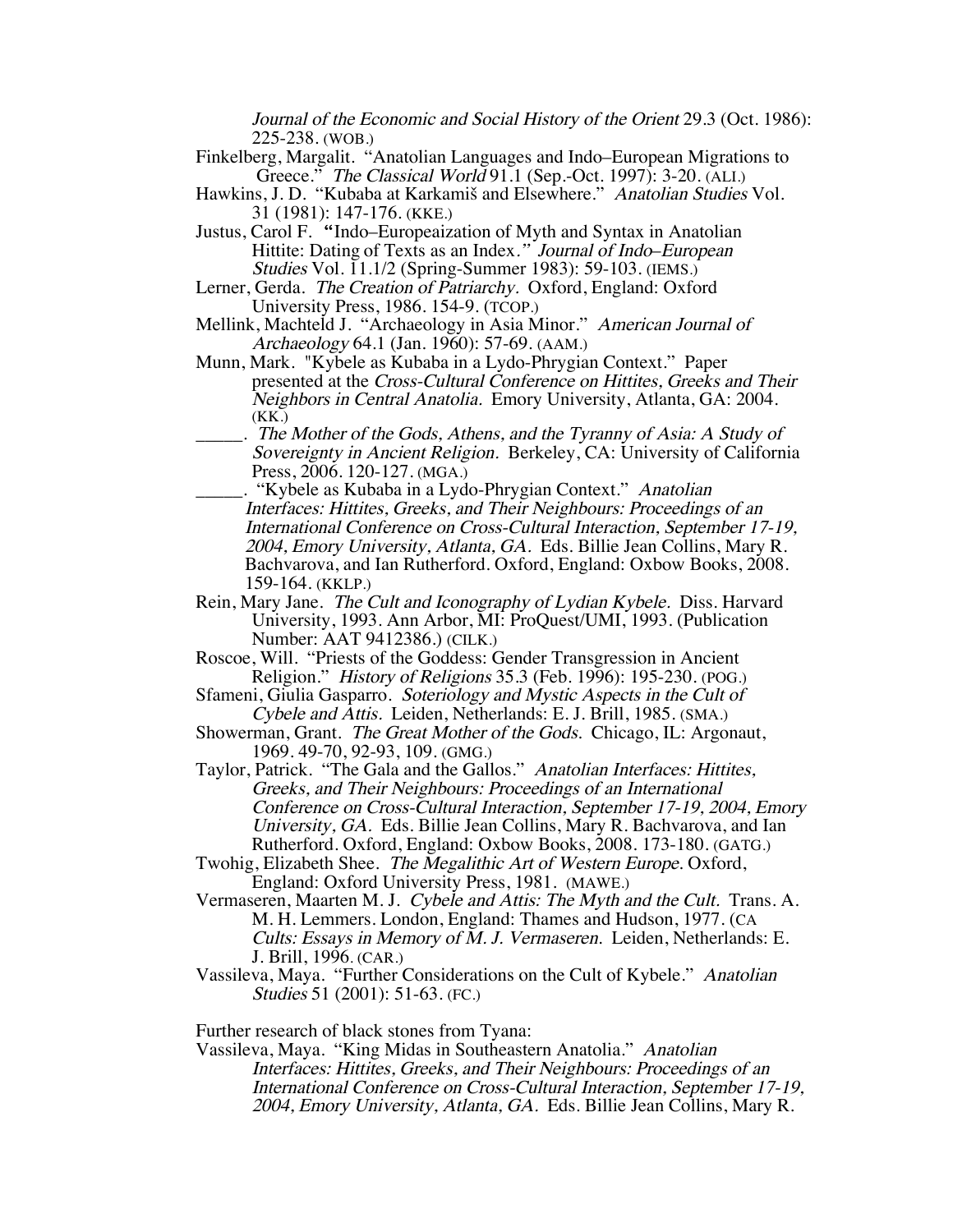Bachvarova, and Ian Rutherford. Oxford, England: Oxbow Books, 2008. 165-172. (KM.)

Further research on the double-axe (or two conjoined triangles at the apexes) said to have been carried by Hepatu's son Sharma or Sharruma in his left hand: 30,000, Labyrinths, Spirals, and Meanders. This entry discusses the double-axe as not only as a prototype of the Cretan Labryses but also a template for other re– generative ritual items including: the figure 8 (eternity); chrysalises; labia, and butterfly along with the first discovered X and V letters.

Given poor lighting conditions at Yazilikaya, the images illustrated are from nearby sites and very similar to those at Yazilikaya and in most cases in better condition and less weathered. (All other Hattusa or Hattusha images were shot on location, 1986.)

IMAGE: MAP: BLACK ANATOLIAN GODDESSES INC. ARINNA: (ANATOLIA) TURKEY. PHOTO: © GSA. DESCRIPTION: MAP OF BLACK ANATOLIAN GODDESSES INC. ARINNA WITH POMEGRANATE AND A HIGH POLOS HEADDRESS, (ANATOLIA) TURKEY. SLIDE LOCATION TURKEY, SHEET 45A, ROW 1, SLEEVE 1, SLIDE #436, BCE.

CO\_TUR\_S45A\_R1\_SL1\_S436.jpg SHOT ON LOCATION: EPHESUS MUSEUM (EFES MUZESI): SELCUK, (ANATOLIA)

TURKEY. NOTE 1:

FOLLOWING THE AFRICAN INTERCONTINENTAL DISPERSIONS, INCLUDING ANATOLIAN TRADE ROUTES, THE VENERATION OF THE DARK MOTHERS BEGAN TO SPREAD THROUGHOUT ALL CONTINENTS (AO: 1-2; RGS). NOTE 2: FIELDWORK PROJECT 1986.

IMAGE: STANDING STONES: YAZILIKAYA AND BOGAZKOY, (ANATOLIA) TURKEY. PHOTO: © GSA. DESCRIPTION: HUNDREDS OF STANDING STONES OR BURIAL MARKERS (?) IN FIELDS APPROACHING YAZILIKAYA AND BOGAZKOY TEMPLE. SLIDE LOCATION TURKEY, SHEET 60, ROW 4, SLEEVE 2, SLIDE #743, BCE. CO\_TUR\_S60\_R4\_SL2\_S743

SHOT ON LOCATION: APPROACH TO TEMPLE COMPLEX: BOGAZKOY AND YAZILIKAYA, (ANATOLIA) TURKEY. NOTE 1: FIELDWORK PROJECT 1986.

IMAGE: ARINNA: CARCHEMISH (KARKAMIS), (ANATOLIA) TURKEY. PHOTO: © GSA. DESCRIPTION: ARINNA \* WITH POMEGRANATE AND A HIGH POLOS HEADDRESS. (OTHER NAMES INC. LADY KUBABA/KUBA/KABAB/KAABA/ISHTAR/ HEPAT): HITTITE CARCHEMISH (KARKAMIS), (ANATOLIA) TURKEY. SLIDE LOCATION TURKEY, SHEET 45, ROW 2, SLEEVE 3, SLIDE #428, BCE. CO\_TUR\_S45\_R2\_SL3\_S428.jpg

SHOT ON LOCATION: BOGHAZKEUI VILLAGE: (ANATOLIA) TURKEY. NOTE 1: GODDESS ARINNA/KUBABA (KABABA) WITH POMEGRANATE, COALESCING WITH "PHRYGIAN MOTHER GODDESS CYBELE, WHO WAS ALSO PORTRAYED WITH POMEGRANATES." (HVG: 202.) NOTE 2:

\* INSCRIBED ON THE WALLS OPPOSITE THE YAZILIKAYA ENTRANCE IS THE GREAT CONVERGING PROCESSION OF GODDESS HEPATU (OLDER HITTITE – HATTIC SUN GODDESS ARINNA) (RGS).

NOTE 3:

HITTITE EVIDENCE ILLUSTRATES … THAT ALL OF THESE PANTHEONS 'HAVE STORMGODS AT THE HEAD, BUT WIVES WITH INCONSISTENTLY COGNATE NAME OR ORIGIN. HEPAT'S POSITION IN FACT IS A SYNCRETISM OF HURRIAN HEPAT WITH OLDER HITTITE – HATTIE SUN GODDESS OF ARINNA, QUEEN OF HEAVEN' (IEMS: 64; RGS).

NOTE 4: FIELDWORK PROJECT 1986.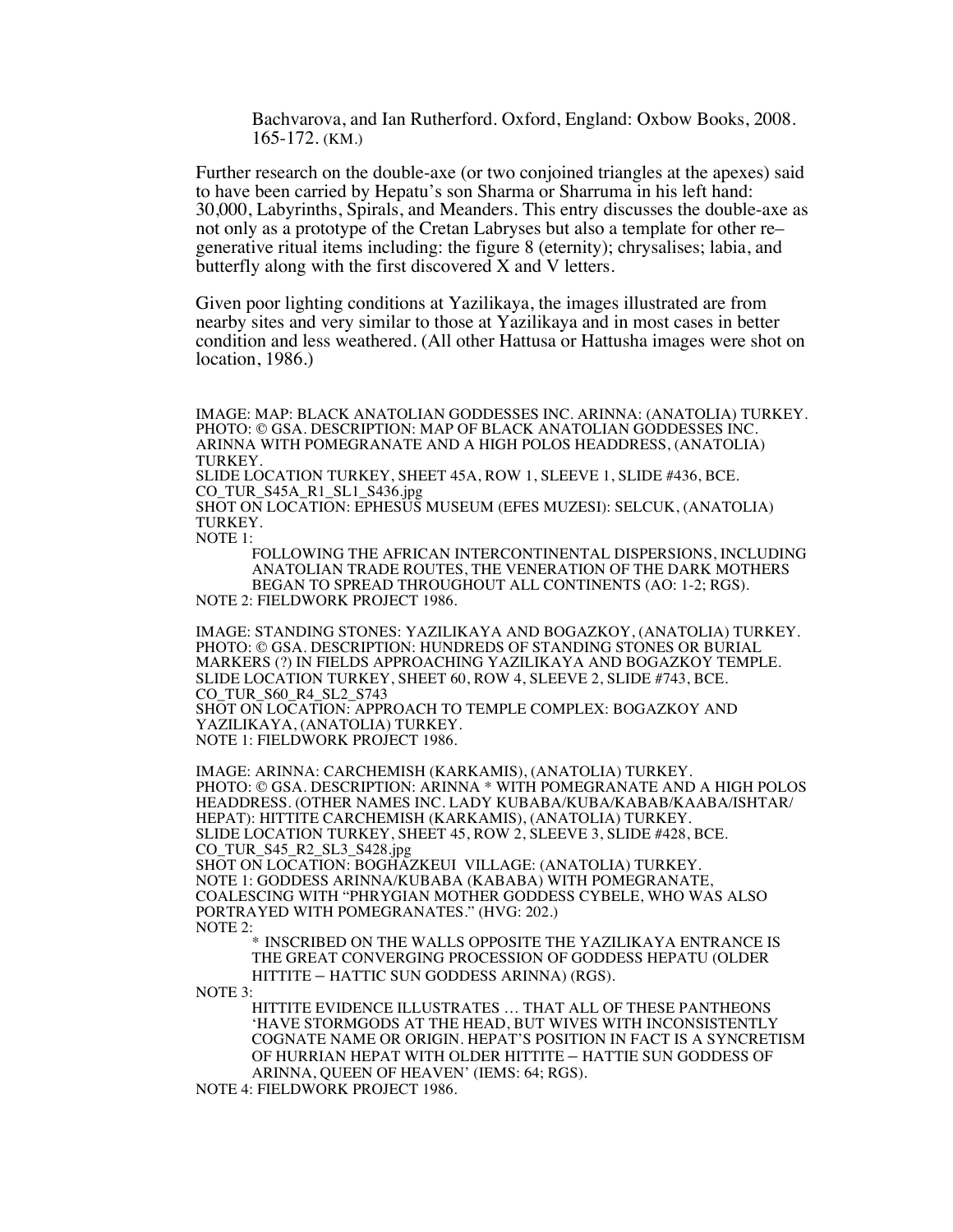IMAGE: ARINNA: CARCHEMISH (KARKAMIS), (ANATOLIA) TURKEY. PHOTO: © GSA. DESCRIPTION: ARINNA \* WITH POMEGRANATE AND A HIGH POLOS HEADDRESS. (OTHER NAMES INC. LADY KUBABA/KUBA/KABAB/KAABA/ISHTAR/ HEPAT): HITTITE CARCHEMISH (KARKAMIS), (ANATOLIA) TURKEY. SLIDE LOCATION TURKEY, SHEET 45, ROW 2, SLEEVE 2, SLIDE #427a, BCE. CO\_TUR\_S45\_R2\_SL2\_S427a.jpg

SHOT ON LOCATION: BOGHAZKEUI VILLAGE, (ANATOLIA) TURKEY. NOTE 1: GODDESS ARINNA/KUBABA (KABABA) WITH POMEGRANATE, COALESCING WITH "PHRYGIAN MOTHER GODDESS CYBELE, WHO WAS ALSO PORTRAYED WITH POMEGRANATES." (HVG: 202.)

 $*$  INSCRIBED ON THE WALLS OPPOSITE THE YAZILIKAYA ENTRANCE IS THE GREAT CONVERGING PROCESSION OF GODDESS HEPATU (OLDER HITTITE – HATTIC SUN GODDESS ARINNA) (RGS).

NOTE 3:

HITTITE EVIDENCE ILLUSTRATES … THAT ALL OF THESE PANTHEONS 'HAVE STORMGODS AT THE HEAD, BUT WIVES WITH INCONSISTENTLY COGNATE NAME OR ORIGIN. HEPAT'S POSITION IN FACT IS A SYNCRETISM OF HURRIAN HEPAT WITH OLDER HITTITE – HATTIE SUN GODDESS OF ARINNA, QUEEN OF HEAVEN' (IEMS: 64; RGS).

IMAGE: KUBABA, CARCHEMISH: YAZILIKAYA, (ANATOLIA) TURKEY. PHOTO © GSA DESCRIPTION: GODDESS KUBABA, WITH A HIGH POLOS HEADDRESS, POMEGRANATE AND MIRROR. ALTERNATIVE APPELLATIONS INC. LADY KUBABA, KUBA, KABAB, KAABA, ISHTAR OR HEPAT, BASALT (DARK VOLCANIC ROCK). HITTITE. CARCHEMISH (KARKAMIS), ANATOLIA, NEAR THE ASSYRIAN (SYRIAN) BORDERS.

SLIDE LOCATION TURKEY, SHEET 53A, ROW 2, SLEEVE 2, SLIDE #29, NEO-HITTITE BCE.

CO\_TUR\_S53A\_R2\_SL2\_S29.jpg

SHOT ON LOCATION: BRITISH MUSEUM: LONDON, ENGLAND. NOTE 1: THIS RENDERING OF CARCHEMISH GODDESS KUBABA IS ALL BUT IDENTICAL TO THE YAZILIKAYA BASALT OF THE SARRUMA AND TUDHALIYA SCENE INCLUDING WINGED SUN DISK AND SPREAD EAGLE OVERHEAD. NOTE 2: FIELDWORK PROJECT 1998-2002.

PHOTO NOTE: ENHANCE UNDER-EXPOSURE, CHRISI KARVONIDES'S TEAM.

IMAGE: MALATYA QUEEN ORTHOSTAT: YAZILIKAYA, (ANATOLIA) TURKEY. PHOTO: © GSA. DESCRIPTION: QUEEN OFFERING LIBATIONS TO ISHTAR, ORTHOSTAT FROM ARSLANTEPE (MALATYA) ANATOLIA INC. STYLISTIC SIMILARITIES TO YAZILIKAYA ANATOLIA. SIMILARITIES INCLUDE WINGED SUN DISK AND SPREAD EAGLE (ANZU?) ABOVE QUEEN (KUBABA?), TURNED UP POINTED SHOES, MUTTON TYPE SLEEVES, BELTED WAISTS, AND POINTED CAPS. SLIDE LOCATION TURKEY, SHEET 52, ROW 4, SLEEVE 3, SLIDE #592, BCE. CU\_TUR\_S52\_R4\_SL3\_S592.jpg

SHOT ON LOCATION: MALATYA QUEEN ORTHOSTAT: YAZILIKAYA, (ANATOLIA) TURKEY.

NOTE 1: GIVEN THE STRONG PRESENCE AND SIGNIFICANCE OF GODDESS ISHTAR – AND – THAT HITTITE CUNEIFORM IS FROM A NORTH SYRIAN SCRIBAL SCHOOL, THE BABYLONIAN INFLUENCE IS CLEARLY APPARENT (IEMS: 64; RGS). (SOURCE: ENTRY ABOVE.)

NOTE 2: FIELDWORK PROJECT 1986.

IMAGE: ILLUSTRATION OF ATTIS (SHARMA, OR SHARRUA): YAZILIKAYA, (ANATOLIA) TURKEY. (TOL: 115.) PHOTO: © GSA. DESCRIPTION: ILLUSTRATION BELOW OF THE YAZILIKAYA SANCTUARY INCLUDING, HEPATU (#43), HURRIAN ISHTAR (#36-38), AND DOUBLE GODDESS \* (#45-46) STANDING BEHIND HEPATU'S SON TUDHALIYA IV, SHARMA, OR SHARRUMA (#44) WITH DOUBLE-AXE CONJOINED AT APEXES. (TOL: 115.) \* (DG: 150: FIG, 4.17.)

SLIDE LOCATION , SHEET , ROW , SLEEVE , SLIDE # , BCE. IMAGE TBD. SHOT NOTE 1:

HEPATU'S SON SHARMA OR SHARRUMA IS A 'SMALL BEARDLESS YOUTH WITH A PIGTAIL, WEARING A SHORT TUNIC, UPTURNED SHOES AND A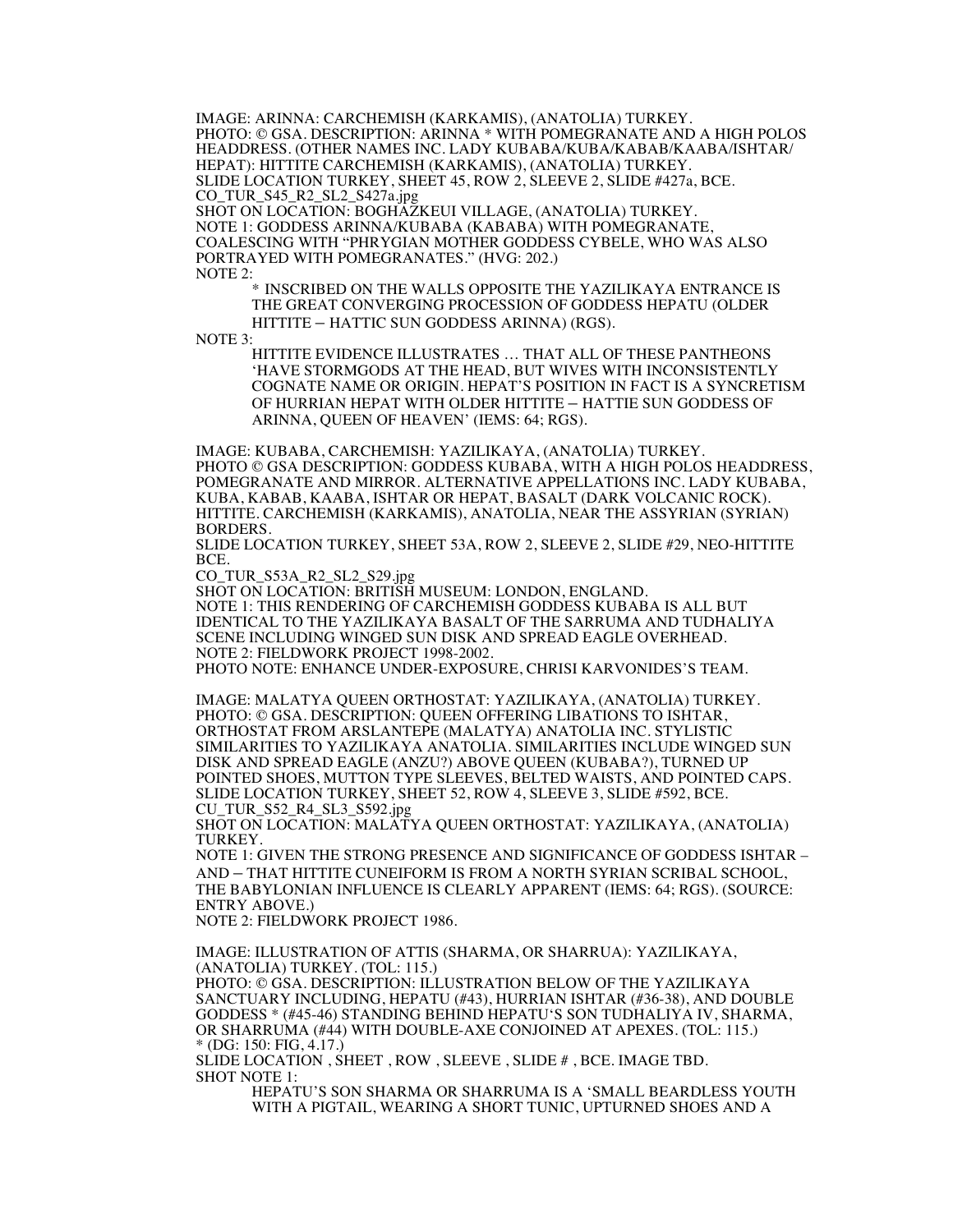CONICAL FLUTED HAT.' IN HIS LEFT HAND HE CARRIES A RITUAL DOUBLE-AXE (TOL: 115-7; RGS). NOTE 2: FIELDWORK PROJECT 1989. PHOTO NOTE: ILLUSTRATION TBD, CHRISI KARVONIDES. PHOTO NOTE: ILLUSTRATION IS VIA ATAMAN HOTEL INDUSTRIES (http:// atamanhotel.com/whc/hattusa-yazilikaya-relief.html). IMAGE: SEE REG ADD PART I JULY 3 14 PHOTO NOTE: FOR FURTHER YAZILIKAYA RESEARCH AND IMAGES: RESOURCE: (MUSEUM ART RESOURCE.) RESOURCE: (BRITISH MUSEUM: LONDON, ENGLAND.) RESOURCE: (ARCHAEOLOGY, ARCHITECTURE & ART.)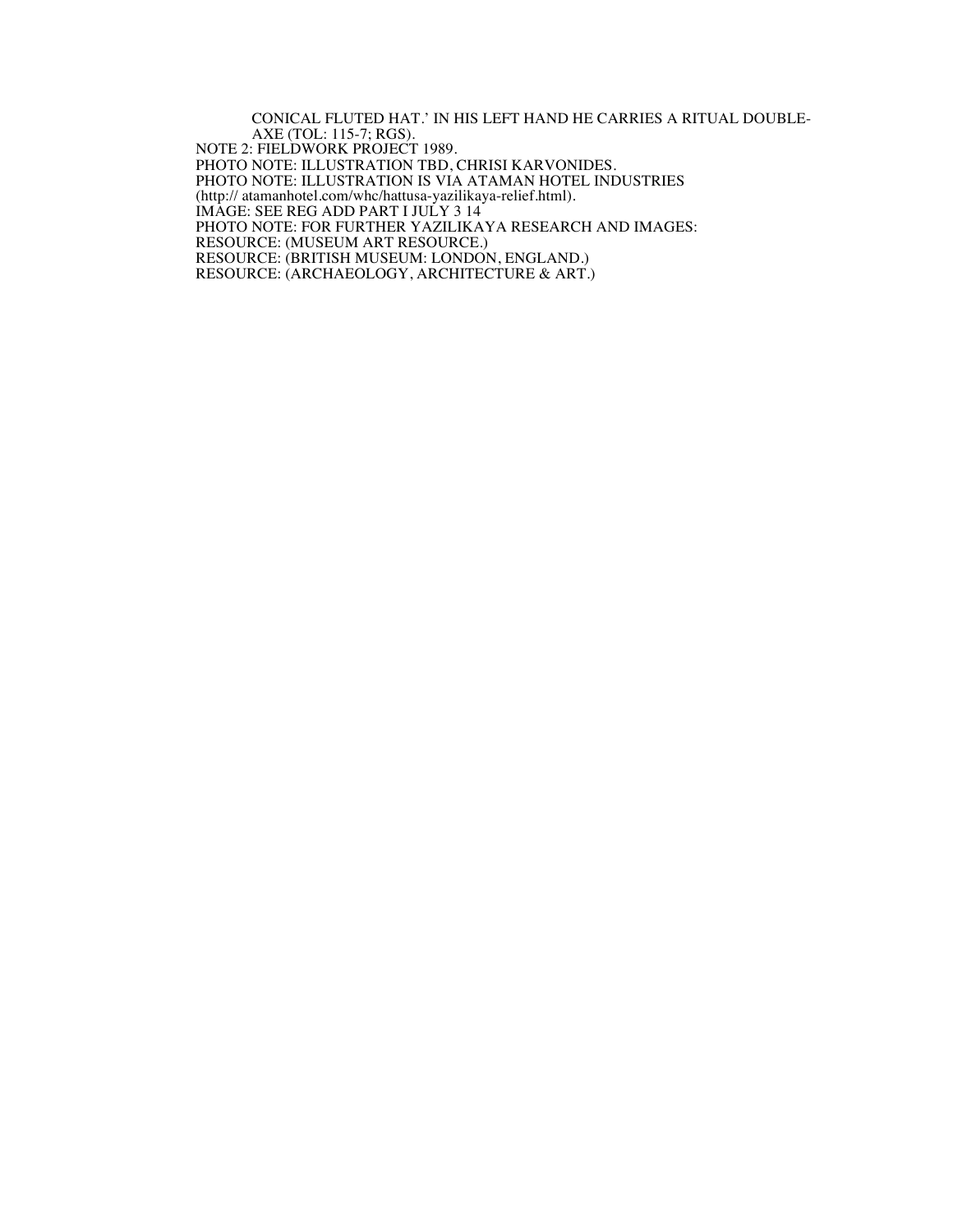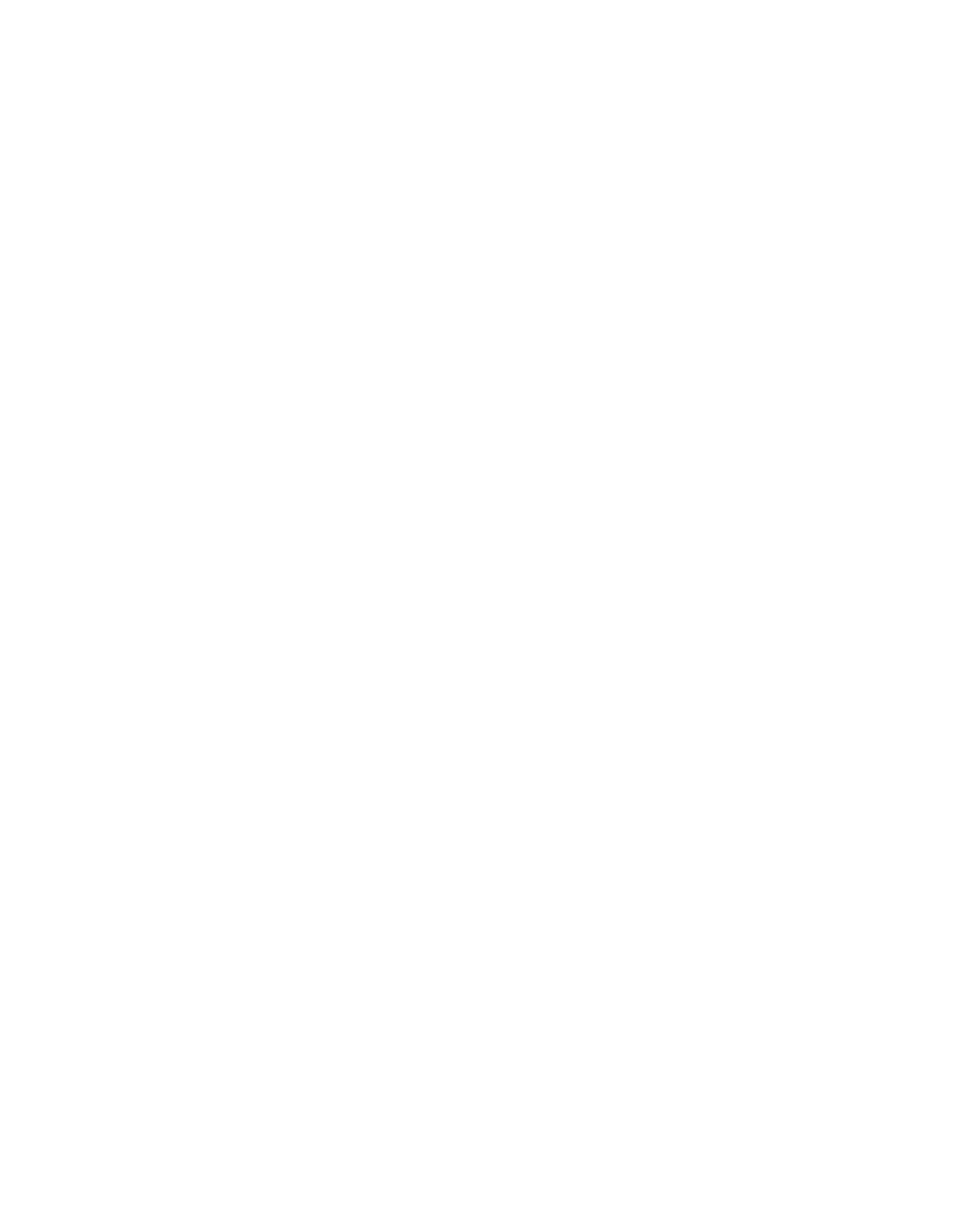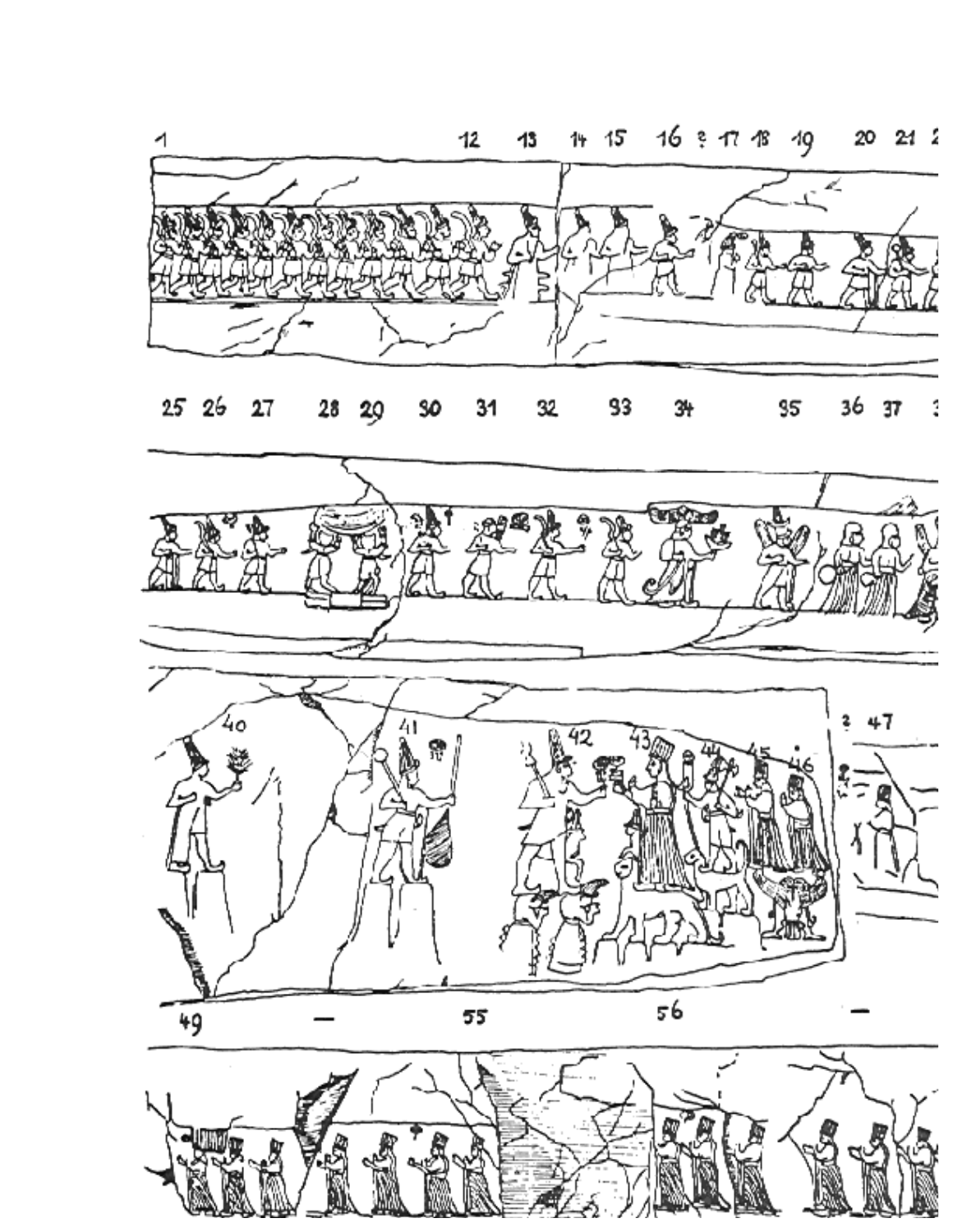IMAGE: KARKAMIS KA GRIFFINS X 2: YAZILIKAYA, (ANATOLIA) TURKEY. PHOTO: © GSA. DESCRIPTION: TWO-WINGED KA GRIFFINS FROM KARKAMIS ANATOLIA INC. STYLISTIC SIMILARITIES TO YAZILIKAYA (ANATOLIA) TURKEY. SIMILARITIES INCLUDE: ICONIC TURNED UP POINTED SHOES, BELTED WAISTS ON PLEATED TUNICS. SLIDE LOCATION TURKEY, SHEET 53, ROW 2, SLEEVE 3, SLIDE #602, BCE. CO\_TUR\_S53\_R2\_SL3\_S602.jpg SHOT ON LOCATION. NOTE 1: FIELDWORK PROJECT 1986.

IMAGE: BOGAZKOY LION: YAZILIKAYA, (ANATOLIA) TURKEY. PHOTO: © GSA. DESCRIPTION: LION HEAD FROM BOGAZKOY'S MAIN TEMPLE COMPLEX SIMILAR TO THE LION HEADS ALSO AT YAZILIKAYA (ANATOLIA) **TURKEY** SLIDE LOCATION TURKEY, SHEET 62, ROW 2, SLEEVE 2, SLIDE #768, BCE. CO\_TUR\_S62\_R2\_SL2\_S768 SHOT ON LOCATION: BOGAZKOY TEMPLE COMPLEX: (ANATOLIA) TURKEY. NOTE 1: FIELDWORK PROJECT 1986.

IMAGE: ENTRANCE TO HATTUSA'S CITADEL: BUYUKKALE, (ANATOLIA) TURKEY. PHOTO: © GSA. DESCRIPTION: STONE STREET ENTRANCE TO PROPYLON OR PROCESSIONAL WAY TO BUYUKKALE CITADEL AT HATTUSA OR HATTUSHA, (ANATOLIA) TURKEY. SLIDE LOCATION TURKEY, SHEET 62, ROW 2, SLEEVE 4, SLIDE #770, BCE. CO\_TUR\_S62\_R2\_SL4\_S770

ON LOCATION: BOGAZKOY TEMPLE COMPLEX: (ANATOLIA) TURKEY. NOTE 1:

PEAK OF THE EMPIRE WAS THE FORTIFIED CITY OF HATTUSA OR HATTUSHA INCLUDING CITADEL BUYUKKALE IN ANATOLIA. ENTRANCE TO HATTUSA USUALLY STARTS WITH THE GREAT TEMPLE AT THE STONE STREET THAT CURVES AROUND THE EARLIER STRUCTURES (RGS). (SOURCE: ENTRY ABOVE.)

NOTE 2: FIELDWORK PROJECT 1986.

IMAGE: AMPHORAE: BOGAZKOY TEMPLE, (ANATOLIA) TURKEY. PHOTO: © GSA. DESCRIPTION: MASSIVE AMPHORAE IN GREAT BOGAZKOY TEMPLE COMPLEX AT HATTUSA OR HATTUSHA CITADEL: RUINS OF WEATHER GOD TESHUB AND SUN GODDESS ARINNA, (ANATOLIA) TURKEY. SLIDE LOCATION TURKEY, SHEET 63, ROW 1, SLEEVE 2, SLIDE #781, BCE. CO\_TUR\_S63\_R1\_SL2\_S781 SHOT ON LOCATION: BOGAZKOY TEMPLE: (ANATOLIA) TURKEY. NOTE 1: FIELDWORK PROJECT 1986.

IMAGE: GREEN CUBE (KUBE) BAETYL STONE: BOGAZKOY, (ANATOLIA) TURKEY. PHOTO: © GSA. DESCRIPTION: EMERALD GREEN CUBE (KUBE) BAETYL STONE AT BOGAZKOY TEMPLE COMPLEX AT HATTUSA OR HATTUSHA CITADEL, (ANATOLIA) TURKEY.

SLIDE LOCATION TURKEY, SHEET: 62, ROW 3, SLEEVE 3, SLIDE #773, BCE. CO\_TUR\_S62\_R3\_SL3\_S773

SHOT ON LOCATION: TEMPLE COMPLEX: BOGAZKOY, (ANATOLIA) TURKEY. NOTE 1: ALSO SEE, (MG: 395-397.)

NOTE 2:

PERSONAL FAVORITES INCLUDE A STUNNING VAULTED PASSAGE, MASSIVE AMPHORAE PLUS A LARGE SQUARE GREEN STONE BAETYL THAT STANDS ABOUT FOUR FEET HIGH AND EMANATES A RADIATING HEAT (RGS).

NOTE 3:

MANFRED LURKER SAYS THAT THE ISIS' BAETYL IS HER WOMB WHERE SHE HOLDS THE DECEASED IN THE FETAL POSITION OR POSTURE OF THE CUBE, 'SYMBOLIC FORM OF THE MOTHER GODDESS' (GSAE: 44; RGS). NOTE 4: GIVEN THAT GREEN SERPENTINE (CHLORITE OR STEATITE) WAS USED FOR STAMP SEALS IN SYRO – ANATOLIA, THIS STONE MAY SOMEHOW BE RELATED AND SUGGESTS FURTHER RESEARCH?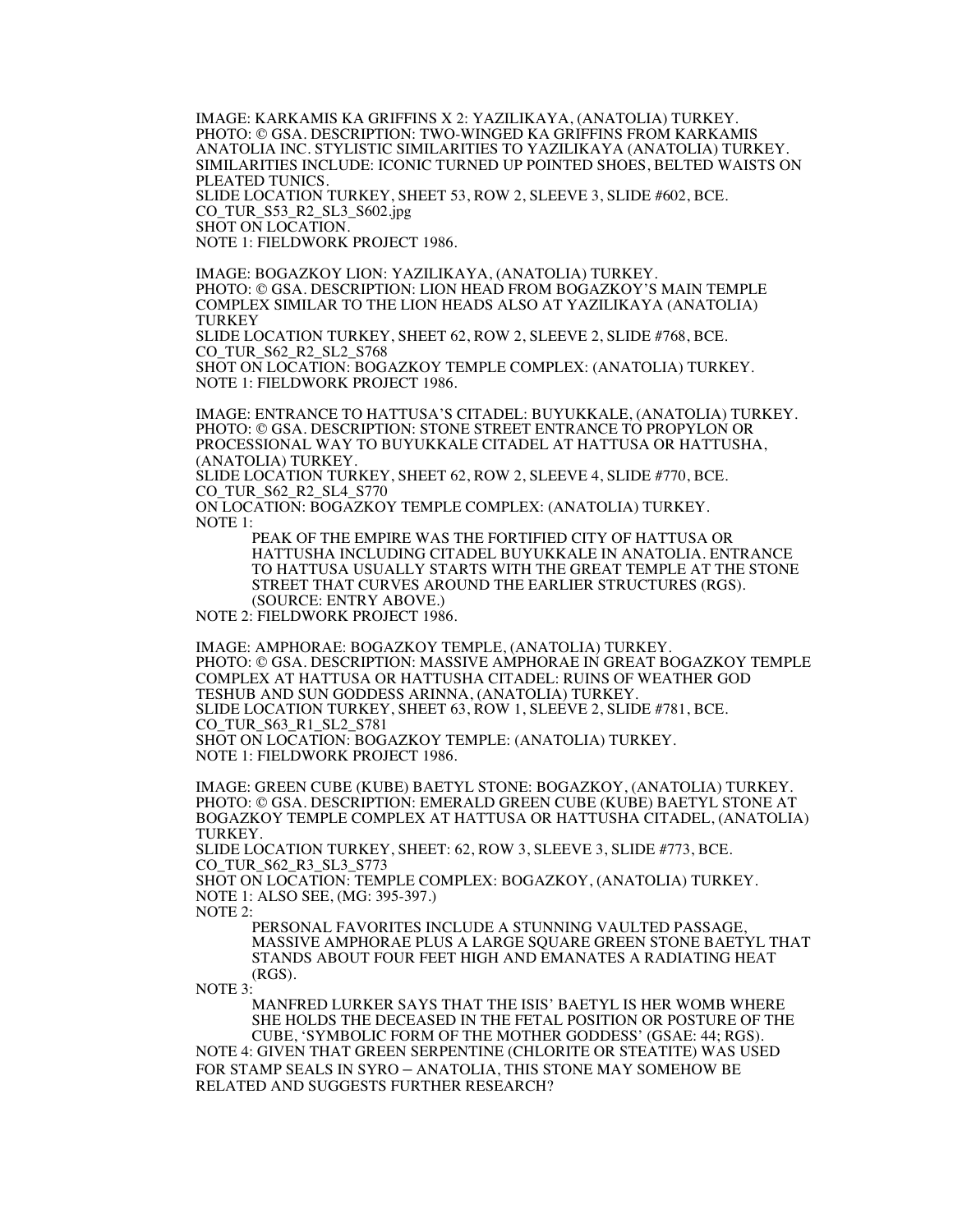IMAGE: STONES X 3 IN ARCHIVE BUILDING: BUYUKKALE, (ANATOLIA) TURKEY. PHOTO: © GSA. DESCRIPTION: THREE (BAETYLS) STONES IN THE ARCHIVE BUILDING, AREA OF GREAT FORTRESS, BUYUKKALE (ANATOLIA) TURKEY. SLIDE LOCATION TURKEY, SHEET 62, ROW 1, SLEEVE 2, SLIDE #764, BCE. CO\_TUR\_S62\_R1\_SL2\_S764

SHOT ON LOCATION: TEMPLE COMPLEX: BUYUKKALE/BOGAZKOY, (ANATOLIA) TURKEY.

NOTE 1:

IN MANFRED LURKER'S DISCUSSION ABOUT BAETYLS, HE SAYS THAT ISIS' BAETYL IS HER WOMB WHERE SHE HOLDS THE DECEASED IN THE FETAL POSITION OR POSTURE OF THE CUBE, 'SYMBOLIC FORM OF THE MOTHER GODDESS' (GSAE: 44; RGS).

NOTE 2: FIELDWORK PROJECT 1986.

IMAGE: GROTTO/POOL IN TEMPLE COMPLEX: BOGAZKOY, (ANATOLIA) TURKEY. PHOTO: © GSA. DESCRIPTION: SUBTERRANEAN GROTTO AND POSSIBLE POOL OR SACRED SPRING COVERED BY A LOW CORBEL VAULT ON BACK WALL IN LARGE RECTANGULAR BUILDING OF TEMPLE AREA, (ANATOLIA) TURKEY. SLIDE LOCATION TURKEY, SHEET 63, ROW 4, SLEEVE 3, SLIDE #795, BCE. CO\_TUR\_S63\_R4\_SL3\_S795

SHOT ON LOCATION: GROTTO/POOL IN TEMPLE COMPLEX: BOGAZKOY, (ANATOLIA) TURKEY

NOTE 1: THE ARCHITECTURAL DESIGN IS ALL BUT IDENTICAL TO CITADEL OF MYCENAE, POSTERN GATE OF THE WALL (1353-1330 BCE). MYCENAE, GREECE. NOTE 2: FURTHER SUBTERRANEAN RITUAL AREA CONSIDERATIONS OF DEMETER/ PERSEPHONE (MYSTERY CENTERS?) ARE TWO SUBTERRANEAN NATURAL SPRINGS /GROTTOS INCLUDING AGRIGENTO, SICILY AND FOSSA SANGUINIS IN THE PORTA LAURENTINA AT OSTIA ANTICA, HARBOR CITY OF ANCIENT ROME ON THE RIVER TIBER.

NOTE 3: FIELDWORK PROJECT 1989.

IMAGE: TWO SUBTERRANEAN NATURAL SPRINGS/GROTTOS: AGRIGENTO, SICILY. IMAGE © GSA. DESCRIPTION TWO SUBTERRANEAN NATURAL SPRINGS/GROTTOS (MYSTERY CENTER?) INCLUDING BUSTS OF CHTHONIC DEMETER/PERSEPHONE (KORE).

SLIDE LOCATION , SHEET , ROW , SLEEVE , SLIDE # , BCE. NOTE 1: FURTHER SUBTERRANEAN RITUAL AREA CONSIDERATIONS OF DEMETER/ PERSEPHONE (MYSTERY CENTERS?) ARE FOSSA SANGUINIS IN THE PORTA LAURENTINA AT OSTIA – AND – REMAINING ENTRANCE TO THE GROTTO POOL (?) IN THE BOGAZKOY COMPLEX, (ANATOLIA) TURKEY. PHOTO NOTE: ILLUSTRATION TBD, CHRISI KARVONIDES. PHOTO NOTE: FOR FURTHER AGRIGENTO SUBTERRANEAN NATURAL SPRINGS-GROTTOS RESEARCH AND IMAGES, SEE GOOGLE SCHOLAR. NOTE 2: FIELDWORK PROJECT 1998.

IMAGE: GROTTO FOSSA SANGUINIS, OSTIA: RIVER TIBER, ROME. IMAGE © GSA. DESCRIPTION SUBTERRANEAN GROTTO (POSSIBLY A RITUAL MYSTERY SITE?) AT FOSSA SANGUINIS IN THE PORTA LAURENTINA AT OSTIA ANTICA, HARBOR CITY OF ANCIENT ROME ON THE RIVER TIBER. SLIDE LOCATION , SHEET , ROW , SLEEVE , SLIDE # , BCE. ON LOCATION: IMAGE OF OSTIA ROME. NOTE 1: FURTHER SUBTERRANEAN RITUAL AREA CONSIDERATIONS OF DEMETER/ PERSEPHONE (MYSTERY CENTERS?) ARE TWO SUBTERRANEAN NATURAL SPRINGS /GROTTOS = AGRIGENTO, SICILY – AND – REMAINING ENTRANCE TO THE GROTTO/ POOL IN THE BOGAZKOY COMPLEX, (ANATOLIA) TURKEY. NOTE: FIELDWORK PROJECT. PHOTO NOTE: ILLUSTRATION TBD, CHRISI KARVONIDES.

SUGGESTED LINKS FOR FURTHER RESEARCH: Excavations at Hattusha: A Project of the German Archaeological Institute http://hattuscha.de/

List of monuments from the Hittite civilization: photographer, Tayfun Bilgin.